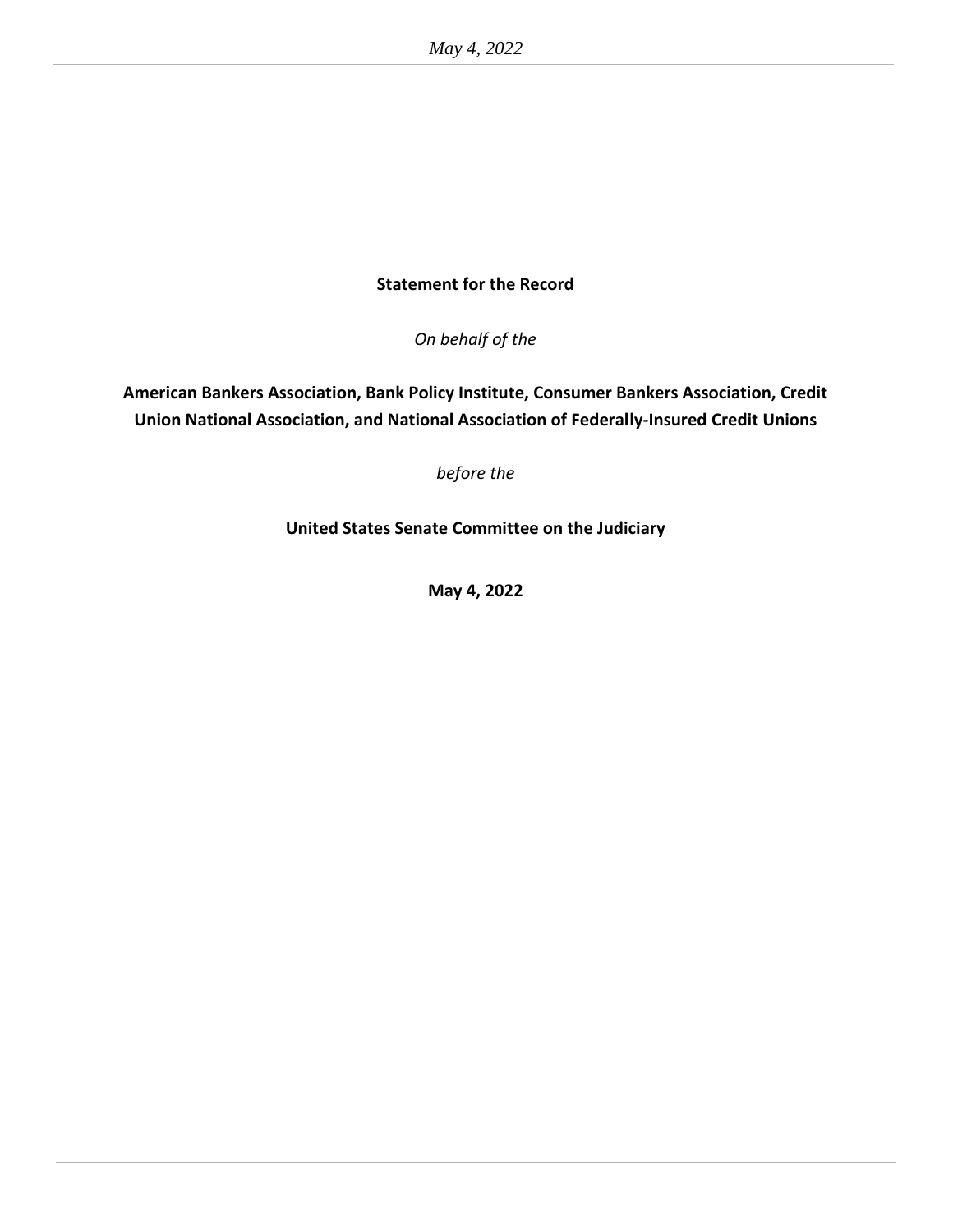## **Statement for the Record**

## *On behalf of the*

#### **American Bankers Association, Bank Policy Institute, Consumer Bankers Association,**

## **Credit Union National Association, and National Association of Federally-Insured Credit Unions**

#### *before the*

#### **United States Senate Committee on the Judiciary**

#### **May 4, 2022**

On behalf of their thousands of card-issuing members, the American Bankers Association, Bank Policy Institute, Consumer Bankers Association, Credit Union National Association, and National Association of Federally-Insured Credit Unions appreciate the opportunity to submit a statement for the record for the hearing titled "Excessive Swipe Fees and Barriers to Competition in the Credit and Debit Card Systems."

This hearing is about the following moment of everyday life: a customer approaches a merchant with a payment card and the merchant accepts it as payment. Right then, the customer and merchant access a vast, sophisticated, and costly messaging apparatus, data flows through protected channels, money moves instantly, and the customer is assured that their purchase is protected if there is a problem. The merchant is paid faster and more easily than by check or cash, and the customer has access to myriad benefits and protections they would not get through those older methods.

#### And the question becomes: **who pays for all of this?**

We believe that the consumer should always pay last and that the two commercial parties to the transaction — the financial institution and the merchant — will cover the vast majority of transaction costs in a market-driven card ecosystem. Unfortunately, some large merchants seek to use political pressure to increase their margins. For them, the answer to the question of who should pay is simple: anyone and everyone, except them.

Interchange regulation, both rate caps and routing requirements, is about creating a world where transaction costs are disproportionately borne by the non-merchant parties to the card-based payment transactions, notwithstanding the fact the merchant receives the most value from card-based payments. The Durbin Amendment, as implemented by Regulation II, imposes rate caps on non-exempt debit card issuers, prohibits all issuers and networks from restricting the number of networks over which debit transactions may be processed to less than two unaffiliated networks, and prohibits all issuers and networks from inhibiting a merchant's ability to direct the routing of a debit transaction over any network that the issuer has enabled to process it. The Durbin Amendment shifted the burden of merchants' normal contributions onto debit card customers and their banks. While presented as "fairness," the law has made payments more regressive and expensive for consumers, many small businesses, and community banks, while ensuring big merchants pay as little as possible. Merchants promised Congress they would lower prices after the Durbin Amendment passed, but did not. Having misled Congress and the American people once, merchants again promise that they will lower prices if Congress intervenes on credit card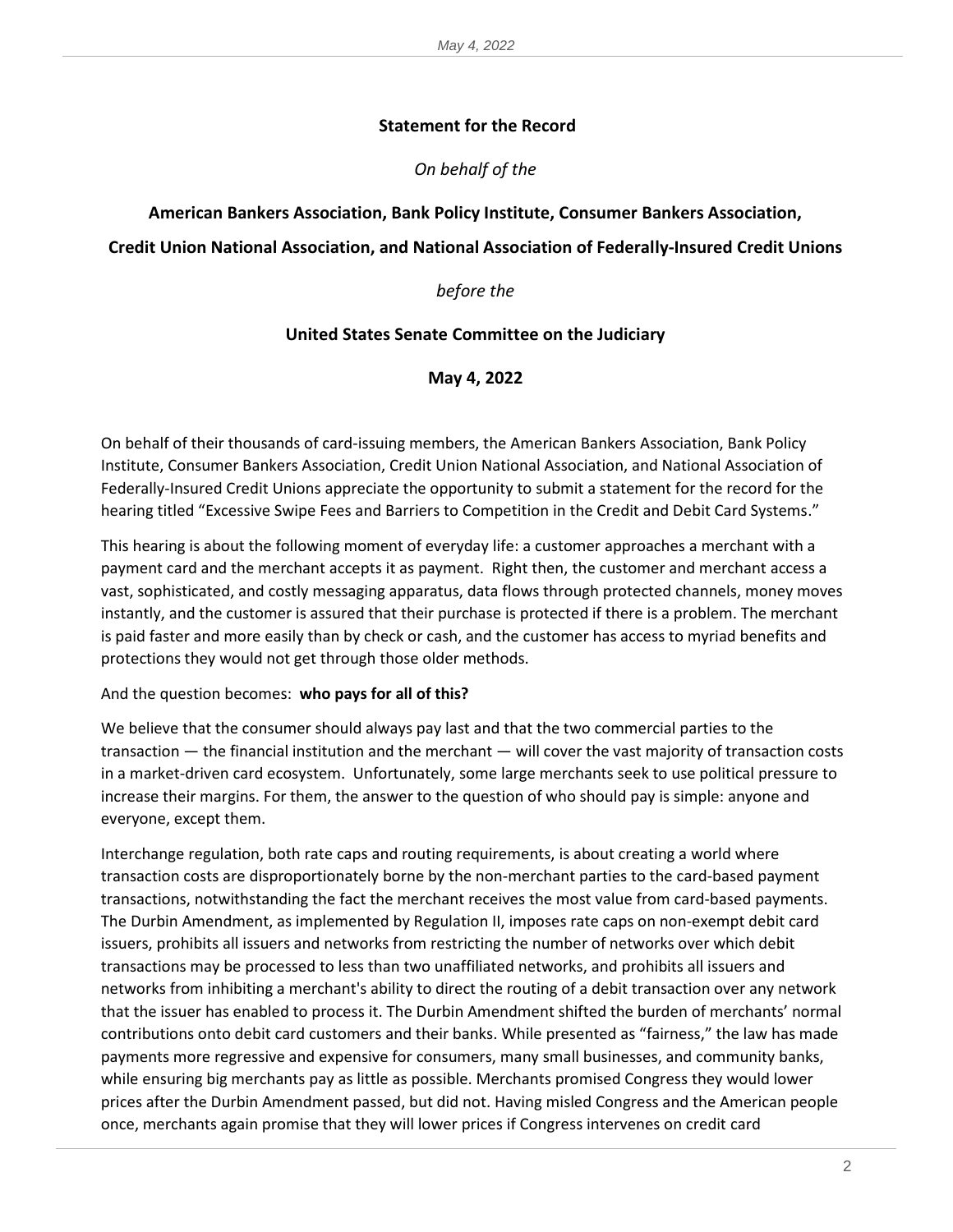interchange. The reality is that they won't — and they have already acknowledged as much publicly on earnings calls and in other forums.

Our statement will be brief because our argument is simple: interchange is a fair and normal way to ensure that consumers pay as little as possible for payment services. On the other hand, the Durbin Amendment forces consumers to pay for costs merchants would otherwise cover. It should be repealed, not expanded.

## **The Card Payment System Benefits Merchants by Design**

The card system was created as a *merchant payment system*. Before the card system was created, merchants faced delayed payment associated with check processing and were at risk of having the payment returned as fraudulent or without sufficient funds to cover the transaction. Even with respect to cash-based transactions, merchants had to pay the processing, sorting, and additional safety costs associated with those transactions, which required far more time and presented a higher risk of fraud borne by the merchant. The card system was created as a system that was geared towards one principal and primary goal – giving merchants a fast and reliable form of payment that sought to protect them against the risks associated with each of the other types of payments. During a card transaction, money moves in one direction: to the merchant. This may seem obvious, but large retailers have painted financial institutions as the sole beneficiary of card transactions. If you follow the money, this assertion does not sync with the facts.

When a consumer pays with a debit card, the consumer gives up some of their money to the merchant and the merchant receives it. The consumer can no longer spend or invest those funds. In the same moment, the financial institution loses access to those deposits and takes on a wide range of regulatory and customer service responsibilities related to the transaction. When a consumer pays with a credit card, the financial institution transfers its own funds to a merchant and the consumer becomes responsible for repaying a loan; many times outstanding balances will be repaid in full during the statement cycle and therefore will not accrue interest, and other times the loans will not be repaid, in full or in part (historically, 3–4 percent of these loans are not repaid). $1$  In the case of both debit and credit cards transactions, the card system facilitated removal of funds from a customer's financial institution and its transfer to the merchant. While everyone participating in a card transaction benefits from it, it is the merchant who always ends up with more funds and without further obligations. For the merchant's convenience, they contribute to the system in the form of a *fee* at the moment of a transaction, while financial institutions have paid into the system before a card is swiped and will continue to incur costs after. These costs include account maintenance, security, consumer rewards, fraud prevention/reimbursement, customer service, and other actions essential to ensuring that the merchant's customer has a safe and seamless payment experience.

The card system is designed to make being paid as easy as possible, and our members would like it no other way: America's banks and credit unions are proud to support the economic success of merchants. The benefits to merchants are substantial, including higher transaction values; reducing costs associated with cash handling, bounced checks, and counterfeiting; access to prompt and guaranteed payments; a speedier checkout process; and e-commerce facilitation. In short, accepting cards makes a business stronger and more efficient.

<sup>&</sup>lt;sup>1</sup> Board of Governors of the Federal Reserve, Charge-Off Rates for Credit Cards, 2022.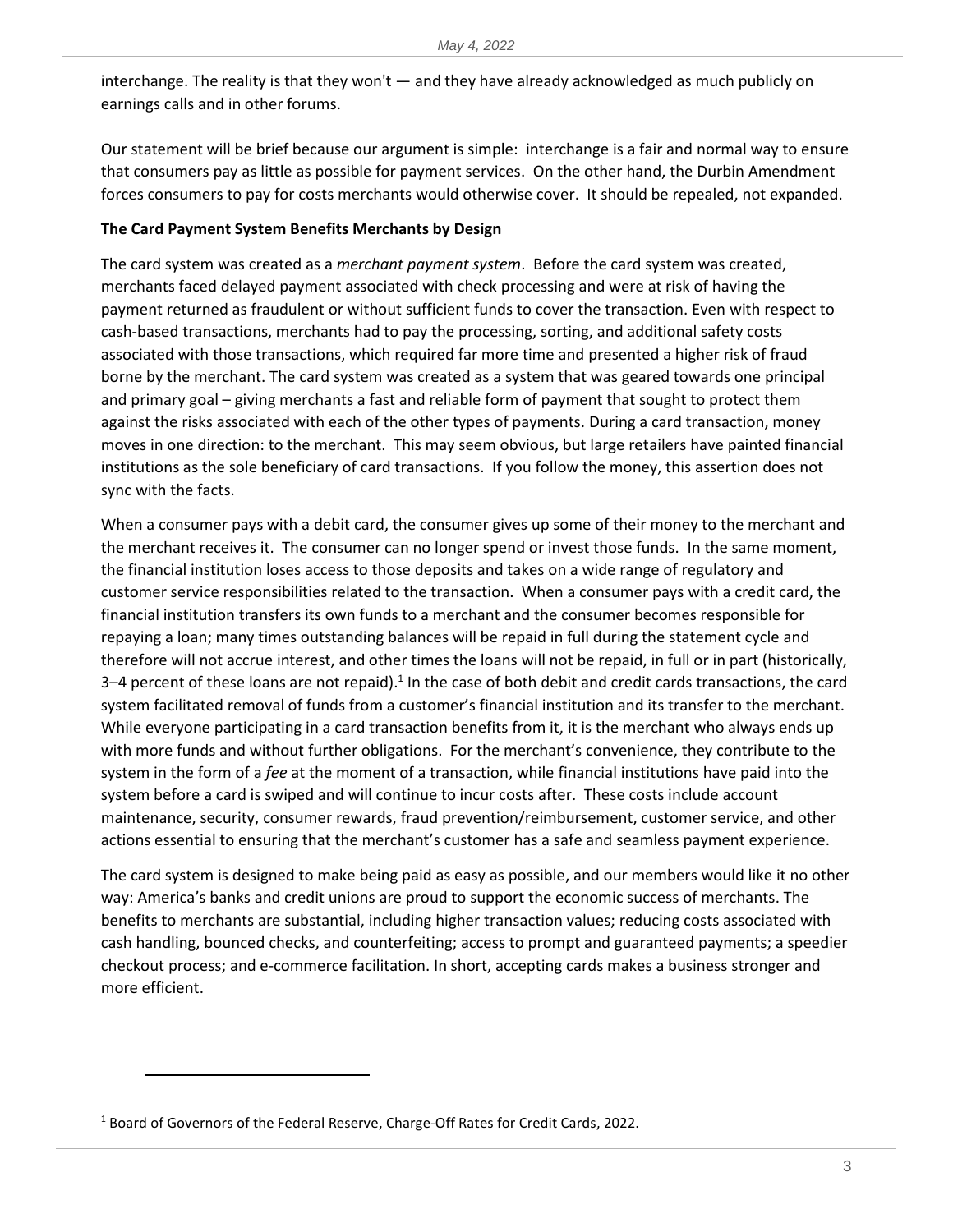#### **Interchange Fees are Fair and the Card Market is Competitive**

While it has been alleged that credit cards are unfair to sellers, the fact is that merchants themselves invented the credit card. Department stores once issued store cards, which allowed them to extend credit to their customers to increase sales. Merchants also shouldered the responsibility of holding loan risk on their books, assessing interest on their customers' accounts, and collecting on debts after the sale. Merchants quickly exited the credit card space when banks and credit unions made it possible for them to accept *anyone's* card rather than only the card they issued themselves — for a small interchange fee, the financial institution would handle the rest. Best of all, the merchant was paid immediately and the customer's bank or credit union took on all the risk and costs of collecting loan payments. It was a mutually beneficial agreement that merchants gladly accepted.

A basic tenet of the American system is fair compensation for services provided. That, in a nutshell, is what interchange is: financial institutions that issue cards, extend credit, and maintain the accounts that underlie them are compensated for some of the value and the risk transfer/mitigation they provide for merchants. Without financial institutions issuing cards, merchants would not have access to card payments and the myriad benefits that accepting cards generates. Focusing solely on their share of the cost to keep the system functioning ignores the benefits — which, as illustrated later in this letter, more than justify the costs. In essence, merchants want all of the benefits of the electronic payments system without bearing any of the costs.

Because card transactions are a high-volume business involving millions of parties, the market has a strong tendency towards efficient and competitive price discovery. It would be unusual under these circumstances of constant market testing for one provider's prices and terms to vary *dramatically* from others. Yet a normal amount of market variations does exist and the market functions as one would expect: the price merchants pay to accept the most "expensive" cards has fallen in recent years, moving closer to the prices of less-expensive cards.

The U.S. Supreme Court recently examined the credit card market and stated they could find no indicators of it being an anticompetitive marketplace. The metric (HHI) used by the federal government and courts to evaluate competiveness places credit card issuance squarely within the "competitive" category, as shown below. There are thousands of banks and credit unions that issue cards and there have been no mergers of major payment card brands. New merchant options like Square, Clover, and Toast have rapidly gained scale, reflecting low entry barriers – another key attribute of a competitive market.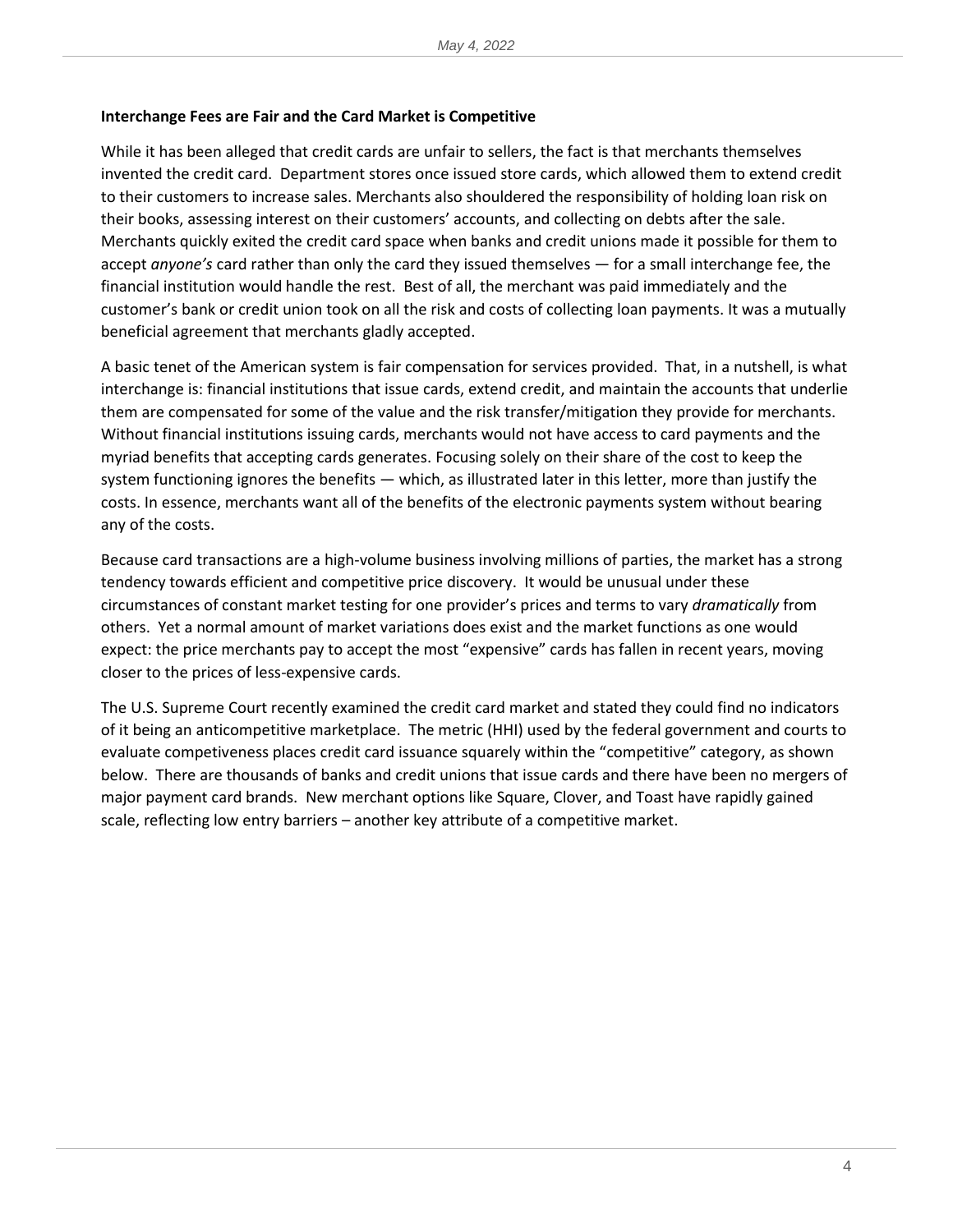

#### **Herfindahl-Hirschman Market Concentration Index for Select Industries, 2017**

Source: Census Bureau

## **Two Sides to the Market, Two Sides to the Story**

Critics cast interchange fees as mere "swipe fees" and assert that they are money-for-nothing – a "junk fee" charged by financial institutions to powerless merchants, at artificially-high rates set by a handful of payments brands. This narrative is sleight of hand: it focuses on only one side of the market (merchants who accept cards) and ignores the other side of the market (consumers who use cards and the banks and credit unions that issue them). When an honest observer zooms out, it becomes apparent that the fees paid by merchants are directly related to the value of high-quality payment services they and their customers receive, and that the fees earned by financial institutions during a transaction correspond to the work they have done to ensure the merchant is presented with a functioning and funded card. Consumers enjoy most of these benefits for free. Economists call this a two-sided market, where a platform (like a card brand) stimulates the development of supply and demand in two separate but connected markets.

## *Interchange Rates are Set by Markets, Not Arbitrary Network Decisions*

In a two-sided market, the value that each end-user group derives from using the platform depends on the extent to which the other group participates. Due to this interdependency, market forces exerted by both cardholders and merchants jointly determine the price to participate in the electronic payments system of which interchange is a component. The resulting price balances the need to attract merchants (e.g., by providing the benefits outlined above) with the need to increase the number of cardholders (e.g., by offering incentives, including frequent flier miles and cash-back rewards). Put another way, the interchange charged must be reasonable enough for merchants to make the economic decision to accept cards, while also being sufficient for banks and credit unions to continue issuing and supporting cards (including offering rewards and benefits to consumers to increase participation). Over time, these rates may change to account for the unique transaction characteristics of each merchant type.

#### *The Supreme Court Believes that the Credit Card Market is Competitive*

Recently, the U.S. Supreme Court examined the credit card market and affirmed that it is a two-sided market where policy analysis must take into account both merchants as well as issuing financial institutions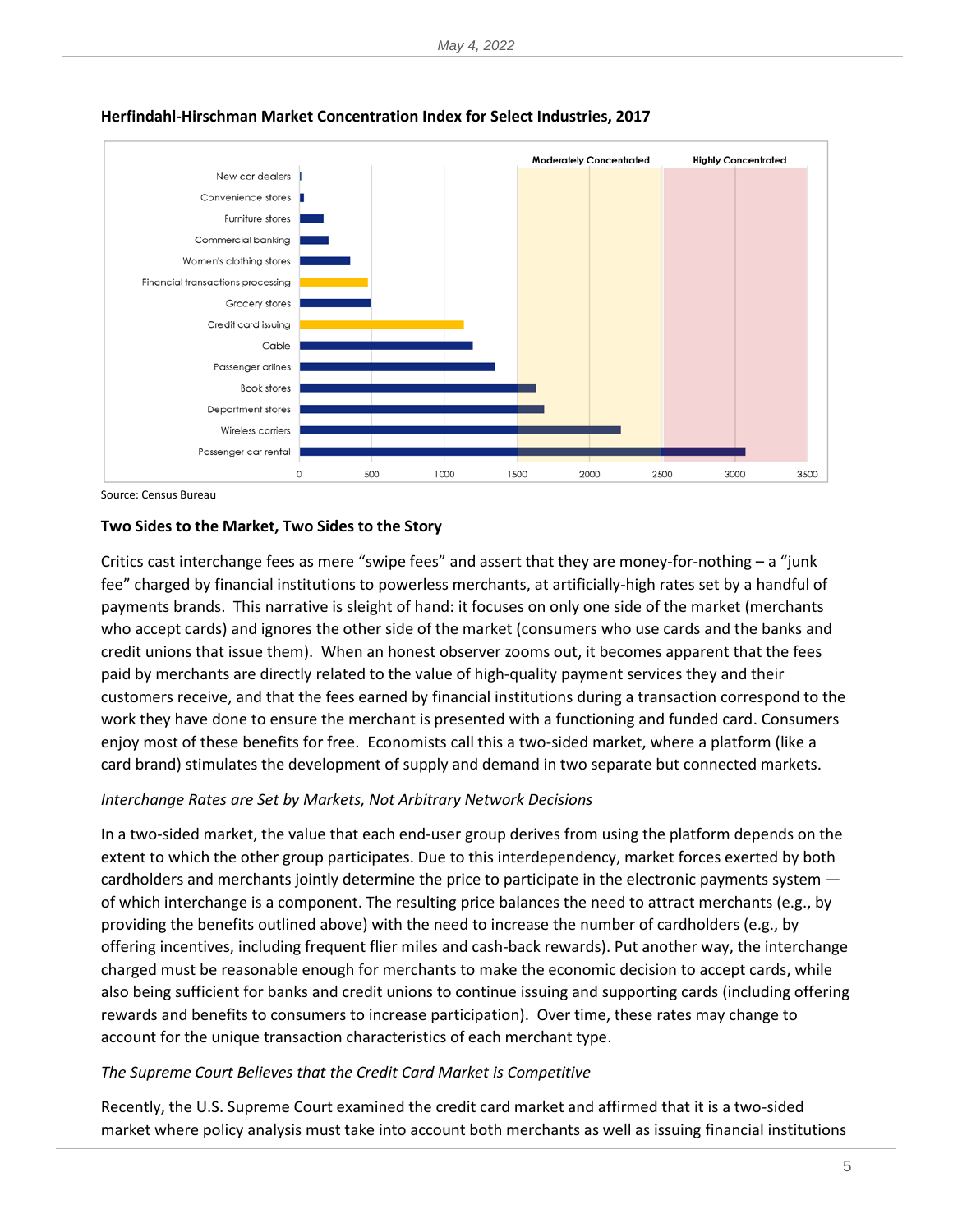and their customers. The Court also found no evidence of the market being anticompetitive.<sup>2</sup> Whether the Durbin Amendment and its implementing regulation comply with the two-sided market analysis required by this ruling has not been tested in litigation.

We urge the Committee to look at the full picture and analyze these complex issues without writing consumers and financial institutions out of the picture.

## **Cards are Rewarding for Consumers and Merchants**

Studies consistently show that card rewards programs (which are largely funded by interchange) are extremely popular.<sup>3,4</sup> America's financial institutions are proud to provide ways to pay that help merchants earn better sales and turn those purchases into holiday trips, cash back, and other benefits for American families. Using data from 2020, the Consumer Financial Protection Bureau (CFPB) found that over 60% of subprime credit cards and 70% of near-subprime cards featured rewards. For average risk borrowers (prime tier), 80% of credit cards feature rewards.<sup>5</sup> According to Verisk Financial, the figure is even higher: 86% of cardholders have an active rewards card, including 77% of consumers with an annual household income of less than \$50,000. 6

Last year, an ABA white paper summarized the benefits to consumers and merchants alike, including lowerincome consumers, of credit card rewards.<sup>7</sup> Among other findings, the paper concluded that households of all incomes benefit from rewards cards, that most interest is paid by higher-income cardholders, and that credit card rewards are not a wealth transfer. Regarding this last point: merchant groups often argue that credit card rewards are a "reverse Robin Hood" offering whereby lower-income credit cardholders fund rewards for higher-income credit cardholders. Using a comprehensive and representative sample of credit card accounts provided by independent payments data company Verisk Financial, ABA's study found that this view is simply inaccurate. On the contrary, policy proposals based on conjecture and misunderstanding of data about the Reverse Robin Hood theory could lead to serious unintended consequences for the very populations they intend to help.<sup>8</sup>

[https://lawecommons.luc.edu/cgi/viewcontent.cgi?referer=https://www.google.com/&httpsredir=1&article=1918&co](https://lawecommons.luc.edu/cgi/viewcontent.cgi?referer=https://www.google.com/&httpsredir=1&article=1918&context=lclr) [ntext=lclr](https://lawecommons.luc.edu/cgi/viewcontent.cgi?referer=https://www.google.com/&httpsredir=1&article=1918&context=lclr)

<sup>2</sup> *Ohio v. American Express Co*. U.S. Supreme Court, 2019.

<sup>3</sup> *Emerging Trends at Point of Sale*. Hanover Research, 2020.

<sup>4</sup> *The Value of Rewards*. Electronic Payments Coalition, 2019*.* <http://www.electronicpaymentscoalition.org/wp-content/uploads/2019/03/EPC-Value-Of-Rewards.pdf>

<sup>5</sup> *Report on the Consumer Credit Card Market*. Consumer Financial Protection Bureau. 2021

<sup>6</sup> *The Benefits of Credit Card Rewards: How Rewards Provide Value to Merchants and Consumers of All Incomes*. American Bankers Association, 2021[. https://www.aba.com/news-research/research-analysis/the-benefits-of-credit](https://www.aba.com/news-research/research-analysis/the-benefits-of-credit-card-rewards)[card-rewards.](https://www.aba.com/news-research/research-analysis/the-benefits-of-credit-card-rewards)

<sup>7</sup> *ibid*. See also: *Assessing the Costs and Benefits of Credit Card Rewards: A Response to "Who Gains and Who Loses From Credit Card Payments? Theory and Calibrations*. Steven Semeraro, Thomas Jefferson School of Law Consumer Law Review, 2012.

<sup>8</sup> *ibid.* ABA's analysis was based on balance-active credit card accounts, taken from a nationally representative depersonalized sample of nearly 40 million open accounts (16 million customers) sourced from Verisk Financial.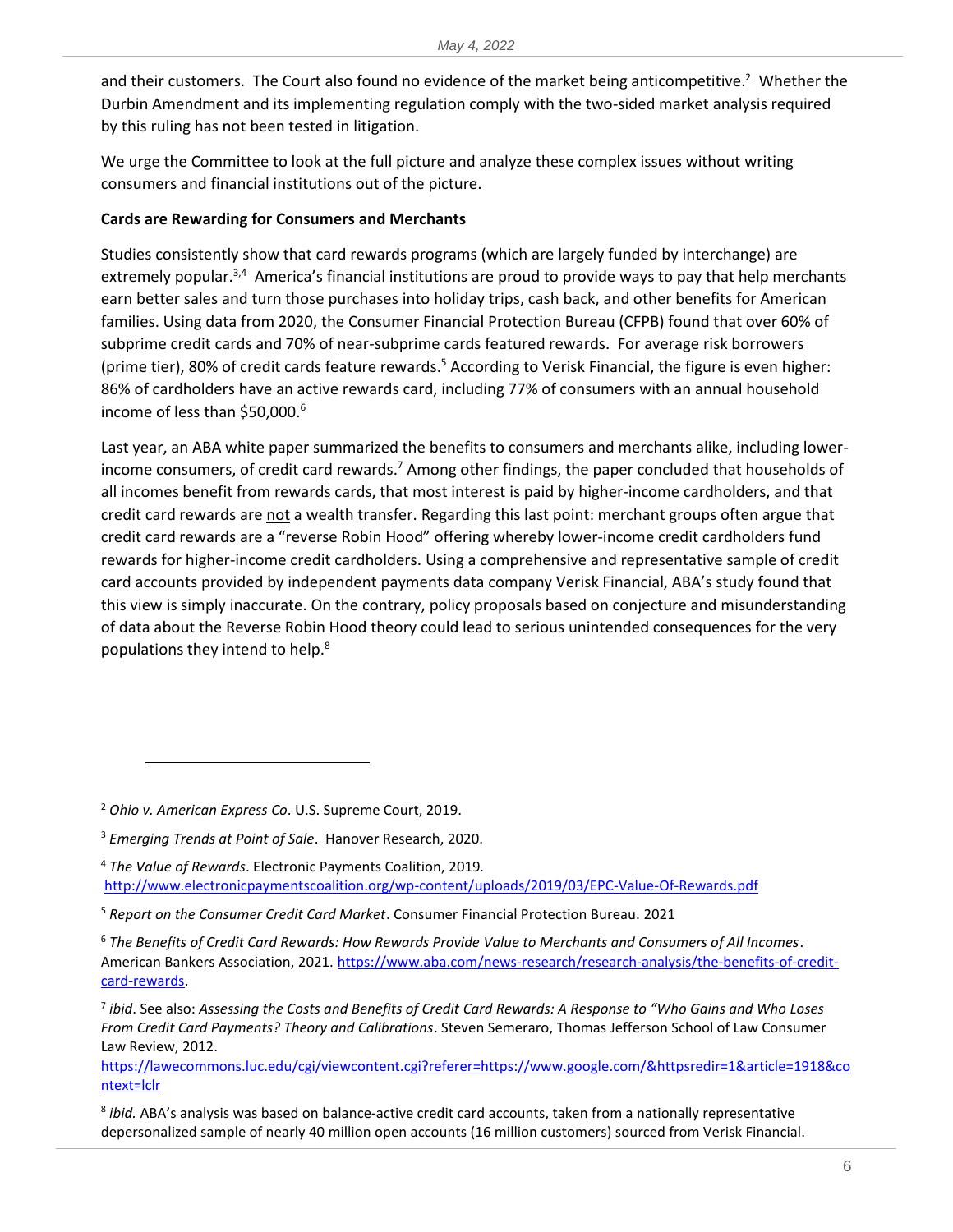The paper also found that *merchants* gain far more from credit card rewards programs—billions in direct and indirect revenue—than they pay in transaction fees. These benefits accrue through higher purchase values, increased security, lower risks, and avoided costs of cash.

Indeed, a 2017 study conducted by Javelin Strategy concluded that instead of seeking out payment processing packages that have the lowest possible price, most small merchants care more about choice and flexibility than price.<sup>9</sup> Further, those who demonstrate an understanding of the interchange process are overwhelmingly satisfied with the rates they pay, and are more willing to pay a premium for higher-quality payment processing packages.

# **Value of Interchange Fees May** *Lower* **Retail Prices Paid by Consumers**

Because the efficiencies created by the card system deliver more benefits than the amount merchants pay in interchange, there is little evidence that merchants pass the costs of card acceptance on to consumers.

Some have argued that the costs of card acceptance (including interchange) cause merchants to raise prices on consumer goods and services, effectively "passing through" the cost of fees to consumers. In reality, merchants gain far more from accepting rewards cards than they pay in interchange, as shown in the figure below. Even after accounting for the cost of acceptance, credit cards provide a net benefit of 5% to 6.4% of the purchase value to merchants. Indeed, the positive return-on-investment from accepting credit cards suggests that if merchants pass through any aspect of credit card acceptance to cash users, it could occur in the form of lower prices, not higher. 10



# **Merchants Are Signing Up for Payments Services More Expensive Than Cards**

Interestingly, merchants are rapidly signing up for Buy Now Pay Later (BNPL) services, which reportedly charge merchants interchange fees that are significantly higher than what they would pay when a customer uses a credit card for a transaction. This enthusiastic merchant adoption of a more expensive payment method like BNPL indicates that cost is not the primary factor when a merchant offers their customer a

<sup>&</sup>lt;sup>9</sup> Javelin Strategy (2017), "Small Merchants on Interchange: Value More Important Than Cost."

<sup>10</sup> *ibid.*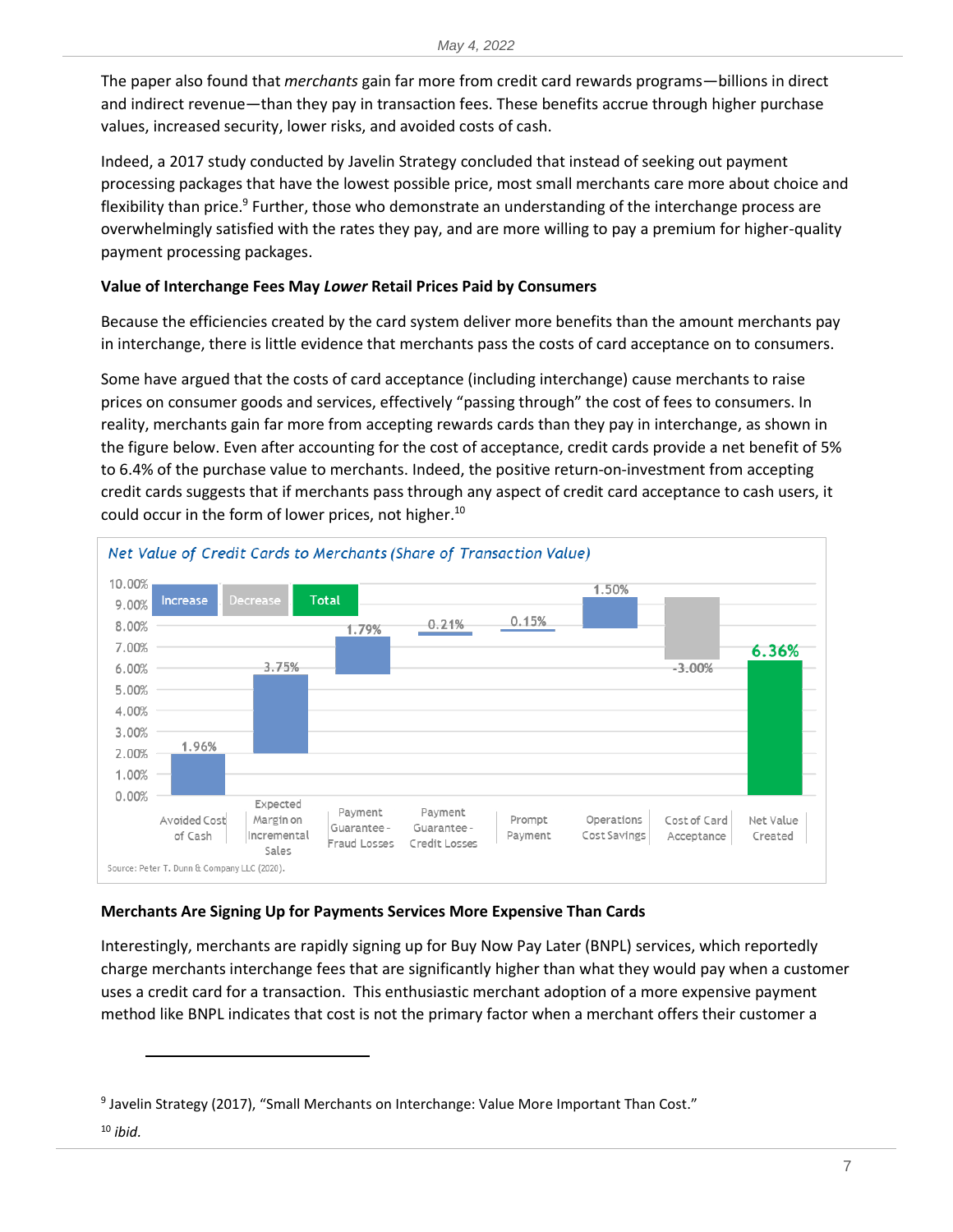payment method. Rather, the primary motivation — similar to the motivation for merchants to develop the card payment system and their decision to accept more expensive payment services (e.g., BNPL) — has remained consistent: getting a reliable form of payment that allows for larger purchase values and more completed sales. If card interchange rates were prohibitive, it would be unlikely that merchants would so quickly accept BNPL's higher costs. We have seen no reports of merchants increasing retail prices to cover the higher costs of offering BNPL.

#### **Capping Interchange Fees and Routing-by-Regulation: the Durbin Experience**

Twelve years after the passage of the Durbin Amendment, the evidence is clear: the large merchants who advocated for the law's passage have reaped the vast majority of its benefits in the marketplace at the expense of consumers and small businesses.

Contrary to merchant promises to Congress and the American people that consumers would benefit from the Durbin Amendment, there exists no evidence that consumers and small businesses have benefited from the law. Instead, any savings from the reduction of interchange was pocketed by large merchants at the expense of, and in contravention of the promises made to, the American people.<sup>11</sup> Small businesses have also been disserved by the Durbin Amendment, as interchange fees have actually increased for smallticket transactions. Evidence of this outcome was presented in research from the Federal Reserve Bank of Richmond: interchange fees increased for almost one-third of all merchants after the Durbin Amendment was implemented, and merchants who specialize in small-ticket items are nine times more likely to have encountered an increase in interchange cost than a decline.<sup>12</sup>

Additionally, multiple independent studies have found that the Durbin Amendment harmed consumers. Because of the nature of the two-sided market, banks had to make up lost interchange fee revenue through increases in other fees. This unintended consequence was highlighted in a recent report from the Government Accountability Office, which found that "debit card interchange fee limits imposed by the Durbin Amendment and Regulation II are associated with increases in the costs of checking accounts."<sup>13</sup> Per research from the Federal Reserve Board and the University of Pennsylvania, banks were 35 to 40 percent less likely to offer free checking accounts following the passage of the Durbin Amendment.<sup>14</sup> Consumers also paid higher monthly fees and had to adhere to higher minimum balance requirements.<sup>15</sup> Studies have

[https://electronicpaymentscoalition.org/resources/the-cost-of-the-durbin-amendment/.](https://electronicpaymentscoalition.org/resources/the-cost-of-the-durbin-amendment/) Also see: *Out of Balance: How the Durbin Amendment has Failed to Meet Its Promise.* Electronic Payments Coalition (2022). [https://electronicpaymentscoalition.org/resources/new-epc-study-reveals-how-the-durbin-amendment-tipped-the](https://electronicpaymentscoalition.org/resources/new-epc-study-reveals-how-the-durbin-amendment-tipped-the-scales-at-the-expense-of-consumers/)[scales-at-the-expense-of-consumers/](https://electronicpaymentscoalition.org/resources/new-epc-study-reveals-how-the-durbin-amendment-tipped-the-scales-at-the-expense-of-consumers/)

<sup>&</sup>lt;sup>11</sup> The Cost of the Durbin Amendment. Electronic Payments Coalition (2021).

<sup>12</sup> Wang, Z., Schwartz, S., and Mitchell, N. (2014). *[The Impact of the Durbin Amendment on Merchants: A Survey Study](https://www.richmondfed.org/-/media/richmondfedorg/publications/research/economic_quarterly/2014/q3/pdf/wang.pdf)*. Federal Reserve Bank of Richmond and Javelin Strategy & Research, 194.

<sup>13</sup> Government Accountability Office (2022). *[Regulators Have Taken Actions to Increase Access, but Measurement of](https://www.gao.gov/assets/gao-22-104468.pdf)  [Actions' Effectiveness Could be Improved](https://www.gao.gov/assets/gao-22-104468.pdf)*.

<sup>14</sup> Manuszak, M. and Wozniak, K. (2017). *[The Impact of Price Controls in Two-sided Markets: Evidence from US Debit](https://www.federalreserve.gov/econres/feds/files/2017074pap.pdf)  [Card Interchange Fee Regulation.](https://www.federalreserve.gov/econres/feds/files/2017074pap.pdf)* Federal Reserve Board, Washington, D.C., and Sarin, N. and Mukharlyamov, V. (2019). *[The Impact of the Durbin Amendment on Banks, Merchants, and Consumers](https://scholarship.law.upenn.edu/faculty_scholarship/2046/?utm_source=scholarship.law.upenn.edu%2Ffaculty_scholarship%2F2046&utm_medium=PDF&utm_campaign=PDFCoverPages)*. Faculty Scholarship at Penn Law. 2046.

<sup>15</sup> Manuszak, M. and Wozniak, K. (2017).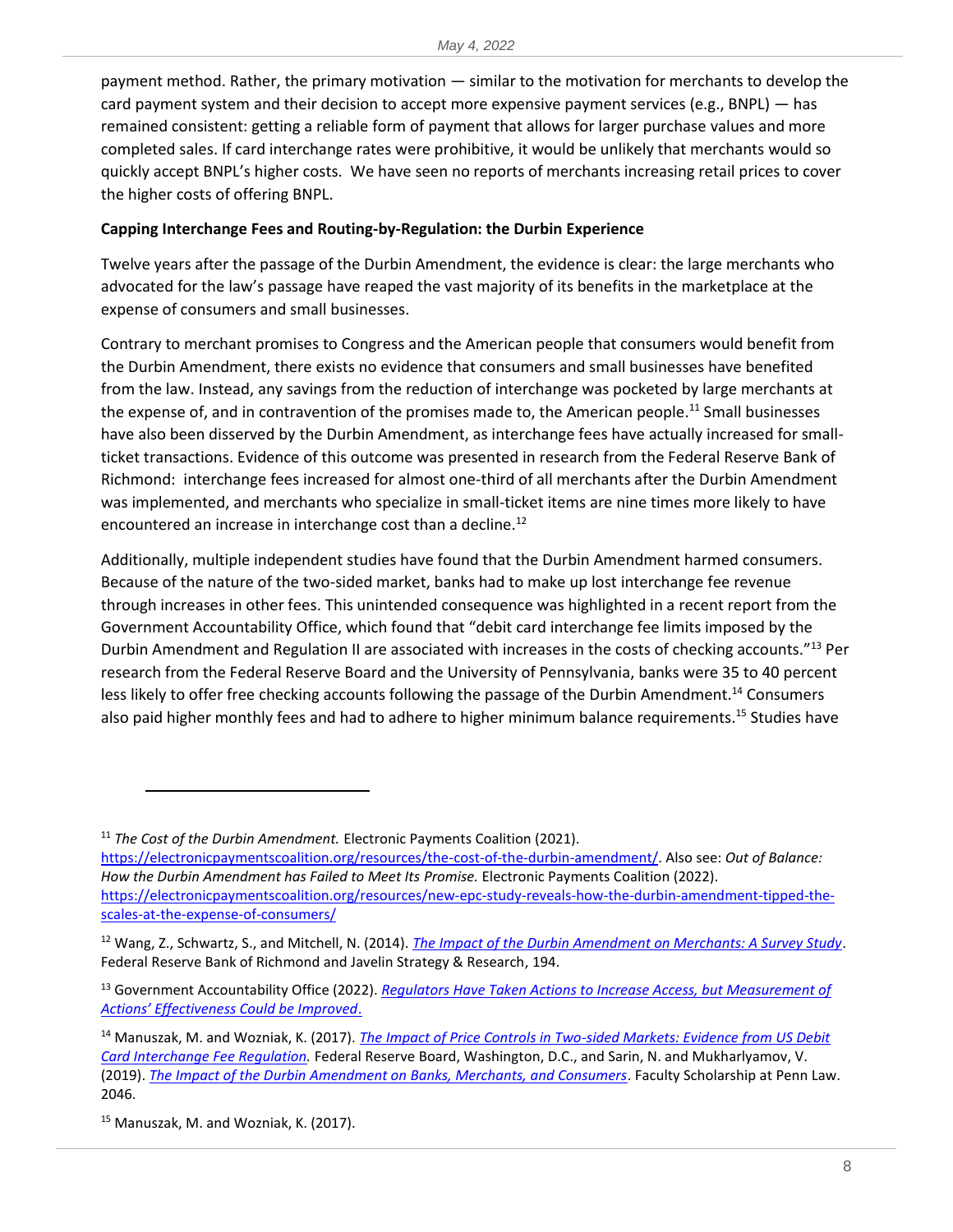found little evidence of across-the-board price reductions from merchants, indicating that merchants did not pass through the savings from lower interchange fees to consumers.<sup>16</sup>

As ABA concluded last year, price controls, like interchange and interest rate caps, can severely impact access to credit for some consumers, and lower-income consumers would likely bear the brunt of these negative effects. Such regulations could also cut rewards programs, which are enjoyed by cardholders of all incomes. Policy decisions around credit cards should be grounded in data and a full understanding of how the two-sided credit card market benefits consumers and merchants alike.

#### **Community Financial Institutions Pay a High Price for Interchange Regulations**

While community banks and credit unions were nominally exempt from the Durbin Amendment's rate caps, they are fully subject to its routing requirements. The negative impacts of this law on community financial institutions are well-documented, both by academic and Federal Reserve staff researchers. Most recently, the Federal Reserve's *Debit Card Issuer Cost Study* found that community financial institutions (less than \$10 billion in assets) experienced a 21% decrease in per-transaction debit card revenue (PIN) from 2011 to 2019.<sup>17</sup> Adjusted for inflation during this period, this is equivalent to a nearly 31% revenue decline (see figure below). The conclusion is clear: smaller institutions were excluded from one prong of the law (i.e., the interchange transaction fee caps); however, this "exemption" has not shielded community banks and credit unions from the distortive effects of the Durbin Amendment's routing requirements.



<sup>16</sup> Sarin, N. and Mukharlyamov, V. (2019).

<sup>17</sup> Federal Reserve Board (2019). *Interchange Fee Revenue, Covered Issuer Costs, and Covered Issuer and Merchant Fraud Losses Related to Debit Card Transactions*.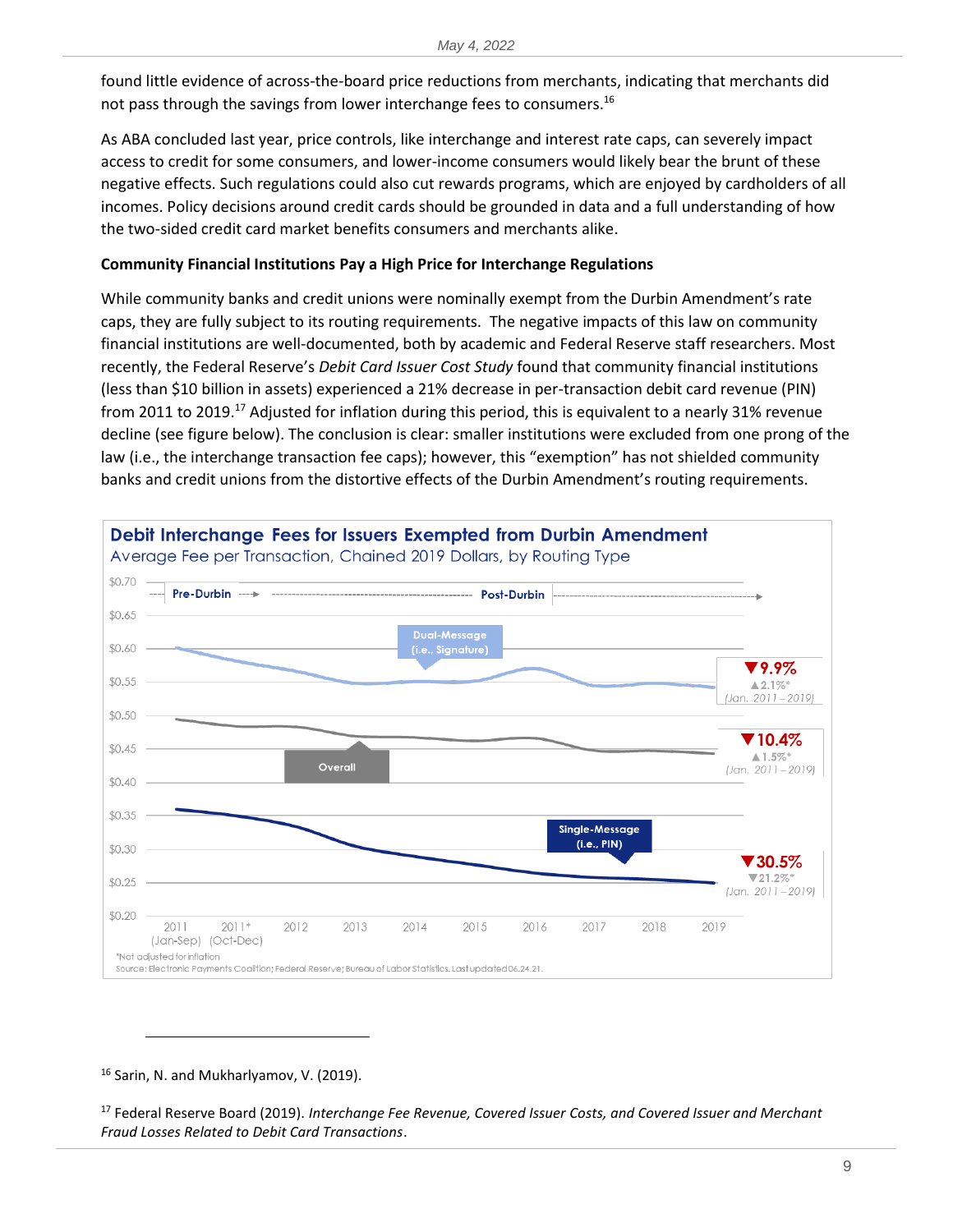Merchant trade groups have argued for Durbin-style dual-routing requirements for credit cards. Under these proposals, credit card issuers would be required to have their card transactions processed by two different networks, with the merchant being given the choice of which network to use at the point of sale. However, the major credit card networks have invested in offering a wide range of protections for transactions that are processed on their networks. For example, some card networks provide consumers an extended warranty for products purchased on their networks. The card network also may provide a satisfaction guarantee, so that if the consumer is dissatisfied with the purchase and the merchant will not accept the item for a return, the card network will actually reimburse the consumer out of its own pocket, or the card network may provide price protection for consumers, in case a merchant changes prices after the sale is finalized.

There are a wide range of other services that card networks provide to cardholder, including cell phone insurance, auto rental insurance, travel insurance and related services, and identity theft protections.

If Congress takes up the merchant proposal to require credit card issuers to bootstrap low-cost networks on their cards, merchants will choose to route transactions using one criteria: the lowest interchange fee. As a direct result of this merchant-lobbied initiative, consumers would lose these important protections. It is not fair to American consumers that they will lose these benefits, solely to pad merchants' margins.

# Policy Recommendations

We urge the Committee to consider the following policy recommendations:

- **Repeal the Durbin Amendment.** Study after study has found that the Durbin Amendment has failed to lower retail prices as merchants promised and as time goes on, an increasing number of smaller banks and credit unions will be subject to its rules because its thresholds were not indexed for inflation. Repealing this law will prevent these harms from continuing to mount and will restore a fully functioning market for checking accounts.
- **Urge the Withdrawal of Regulation II Expansion.** The Committee should urge the Federal Reserve Board to withdraw its 2021 Proposed Rule to expand the Durbin Amendment to virtually any kind of debit card transaction, a vague and confusing standard. Its implicit endorsement of a mandate that community financial institutions accept so-called "PINless" transaction types would fundamentally transform the payments system in a manner not required by Congress, while removing card issuer discretion in preventing fraud – a harsh blow to small banks and credit unions operating payment systems on tight margins. The Proposed Rule was issued without the analyses required by law, including a credible examination of its impacts on small entities.
- **Do Not Extend Durbin Amendment to Credit.** Congress should not once again give credence to merchants' promises that they will lower prices for American consumers if Congress intervenes in credit card interchange. Rate caps or routing restrictions in the credit card context will have a dramatic effect on consumer protections and services associated with the credit card products that are overwhelmingly popular with the American public.
- **Examine PINless Debit and Fraud.** The Durbin Amendment has been used as leverage by bank software and payments processors to force some small financial institutions to accept novel, so-called 'PINless' transactions from the processor's own, lesser-known debit networks. These payment processors have acquired their own payments networks in recent years, and increasingly, routing happens over their inhouse networks even if the financial institution desires otherwise. This consolidation that has resulted